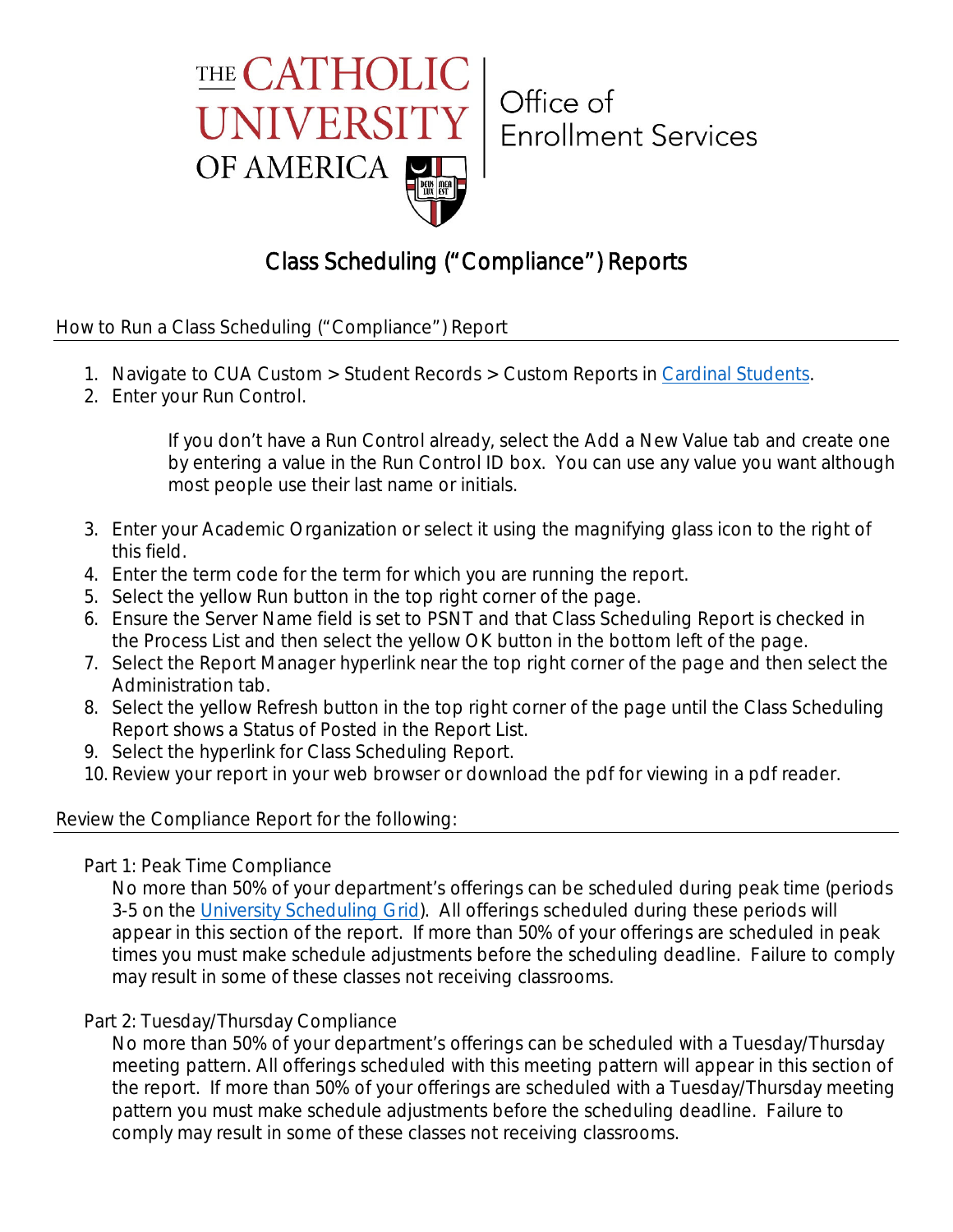

# Office of **Enrollment Services**

### Part 3: Monday/Wednesday/Friday Compliance

No more than 50% of your department's offerings on Mondays/Wednesdays, Mondays/Fridays, and Wednesdays/Fridays can be scheduled with a Monday/Wednesday meeting pattern. All offerings scheduled with any of these meeting patterns will appear in this section of the report. If more than 50% of these offerings are scheduled with a Monday/Wednesday meeting pattern you must make schedule adjustments before the scheduling deadline. Failure to comply may result in some of these classes not receiving classrooms.

### Part 4: Once-Per-Week Pairings Compliance

All of your once-per-week offerings should be balanced with a once-per-week offering on a "matching" class day. Matching class days include: Monday-Wednesday, Monday-Friday, Wednesday-Friday, and Tuesday-Thursday. This section of the report will list all of your onceper-week classes with a separate list of classes which do not have a match. If any of your onceper-week offerings do not have a match you must make schedule adjustments before the scheduling deadline. Failure to comply may result in some of these classes not receiving classrooms.

### Park 5: Non-Conforming Compliance

Class offerings are expected to adhere to the University Scheduling Grid. Compliance with the grid maximizes classroom usage and course options for students. Any offering not in compliance with the grid will appear in this section along with the reason why the class is not in compliance. Requests for approval of non-conforming meeting patterns must be submitted to Enrollment Services by the scheduling deadline, either via the Non-Conforming Class Approval Request form (for rolled classes) or via the Class Scheduling Request form (for class additions). Room assignments for these classes will be at the discretion of Enrollment Services.

### Part 6: Classes During the FYE Scheduling Block

Very few classrooms are available during the first-year experience block (9:10-11:00 Monday/Wednesday/Friday). Rooms available are typically non-tech rooms and most seat 15 or less. Departments should keep their non-FYE offerings to a minimum during this period. Any offerings scheduled during this time will appear in this section of the report. If the enrollment cap is more than 15, the course will require a tech room, or the course would typically attract first-year students it should be scheduled for an alternate meeting pattern before the scheduling deadline. Failure to do so may result in the offerings not receiving classrooms.